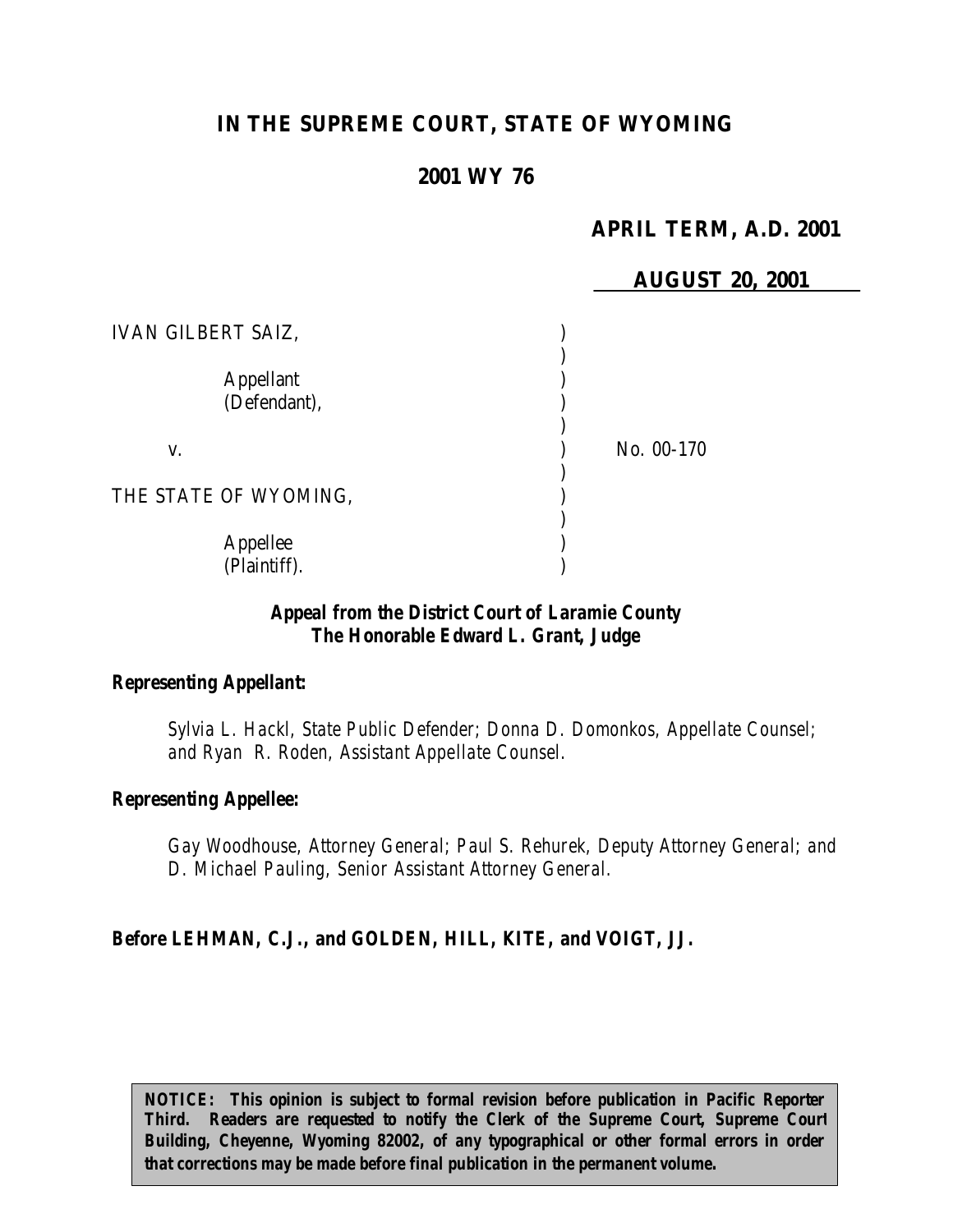### **VOIGT, Justice.**

[¶1] In December 1999, a jury found appellant, Ivan Saiz, guilty of first-degree sexual assault in violation of Wyo. Stat. Ann.  $\S 6$ -2-302(a)(iv) (LexisNexis 2001),<sup>1</sup> and the district court sentenced appellant to a seven to fourteen year prison term. Appellant appeals from the Judgment and Sentence of the Court, asserting Wyo. Stat. Ann. § 6-2-302(a)(iv) is unconstitutionally vague, both facially and as applied to his case, and that the evidence at trial was insufficient to convict him of first-degree sexual assault. We affirm.

#### **ISSUES**

[¶2] Appellant raises two issues on appeal:

#### ISSUE I

Whether W.S. § 6-2-302(a)(iv) is unconstitutionally vague facially and as applied to the facts in the case, denying appellant due process of law, because it provides no standard of conduct for which a person of ordinary sensibilities could reasonably understand that which is prohibited and it allows for arbitrary and discriminatory enforcement.

#### ISSUE II

Whether Appellant's conviction for sexual assault cannot stand because insufficient evidence supports it.

The State of Wyoming, as appellee, phrases the issues in substantially the same manner.

## **FACTS**

[¶3] The victim, age nineteen, was born with Down's syndrome and is considered "moderately retarded." On September 30, 1998, the victim and her mother were relaxing at their Cheyenne residence upon returning home from school<sup>2</sup> and work respectively. At some point, the mother's boyfriend and appellant arrived at the residence and all four individuals began watching television. Appellant sat next to the victim on the floor, where

<sup>&</sup>lt;sup>1</sup> At the close of the State's case-in-chief, the district court dismissed a second count of first-degree sexual assault due to insufficient factual evidence regarding an alleged October 1, 1998, incident between appellant and the victim.

<sup>&</sup>lt;sup>2</sup> The victim participated in a Community Living Access Skills program at Cheyenne East High School emphasizing independence, job, vocation, and cooking skills.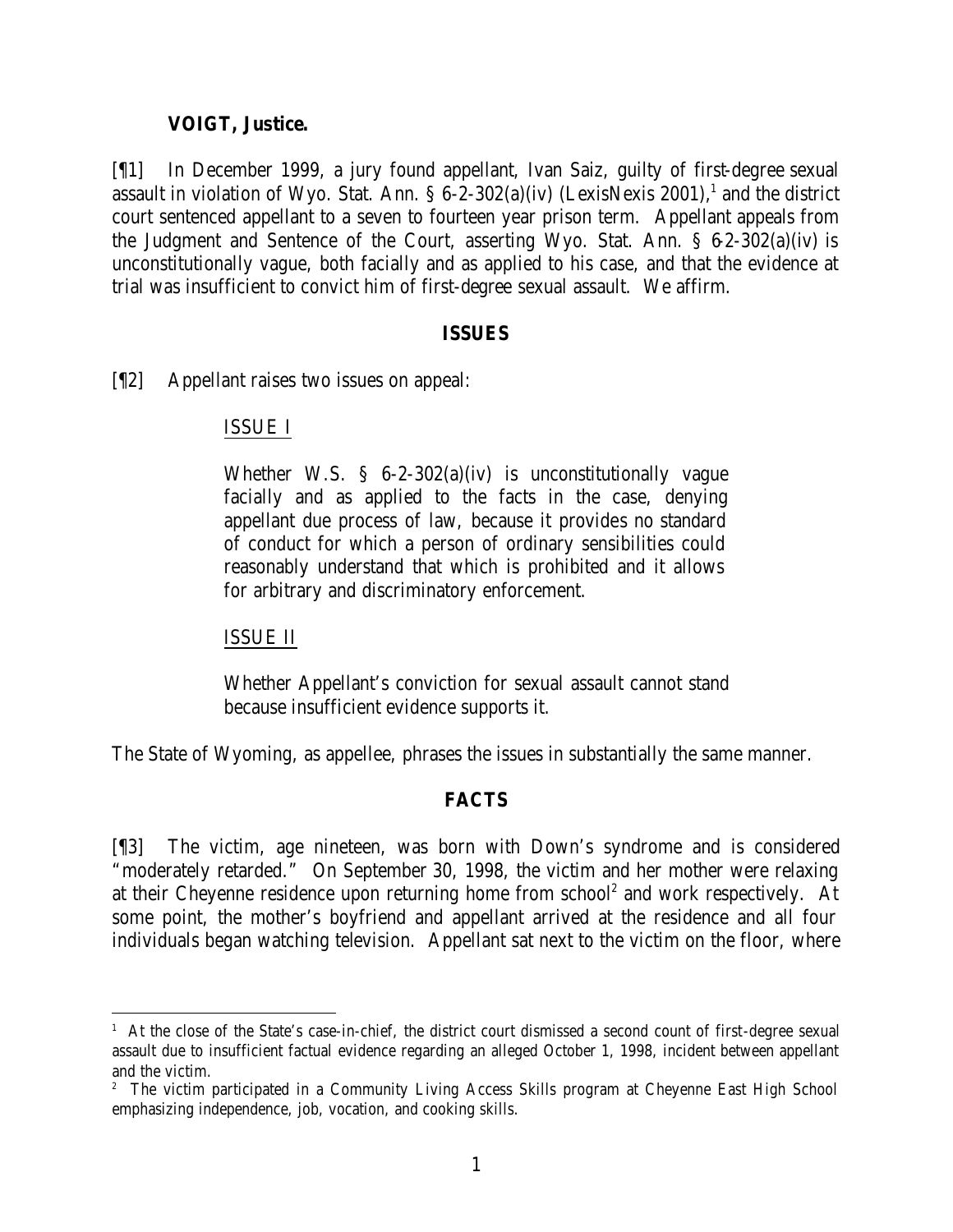they had a brief conversation, while the mother and her boyfriend sat together on the couch.

 $[$ [[4] The mother, the boyfriend, and appellant later met at a local bar to "shoot" darts,<sup>3</sup> leaving the victim at home with her brother. The victim went to her bedroom, closed the door and put on her pajamas, attempting to sleep while listening to the radio. The three adults eventually returned to the residence with a twelve-pack of beer, at which time the mother verified that the victim was in bed. The mother and her boyfriend retired to their bedroom, providing appellant a blanket and pillow, presumably to sleep on the couch. Appellant obliged because he "pitched in on the beer" and "wanted to drink what [he] pitched in."

[¶5] The victim testified that appellant, without invitation, entered her bedroom and initiated a sexual encounter with her. Appellant testified in his own defense and admitted that he entered the victim's bedroom, where he got into her bed, kissed the victim on the mouth, touched her breasts, removed the victim's pants and performed oral sex on her, and touched and digitally penetrated the victim's vagina. Appellant ceased the encounter when the victim stated that she had to "go to school tomorrow." Appellant then left the victim's bedroom, finished his beer, and went to bed in the living room.<sup>4</sup>

[¶6] Appellant's version of the events contradicted the victim's testimony in several respects. According to appellant, the victim initiated contact with him by hugging and kissing him and putting her hand on his thigh, claiming also that the victim led appellant to her bedroom, where she responded favorably to his sexual advances. Nevertheless, the jury found appellant guilty of first-degree sexual assault.

## **DISCUSSION**

# **CONSTITUTIONALITY OF WYO. STAT. ANN. § 6-2-302(a)(iv)**

[¶7] Appellant contends that Wyo. Stat. Ann. § 6-2-302(a)(iv) is unconstitutionally vague, both on its face and as applied to his case. In particular, appellant argues that the statute is facially deficient because it does not precisely define or objectively quantify how an actor can know that another person is mentally impaired or at what level, cognitive or otherwise, a person becomes mentally deficient, which causes one to "guess" whether a victim is capable of understanding the nature of his or her conduct. Appellant reiterates this argument in the context of whether the statute is unconstitutionally vague as applied to his case, adding that the statute is subject to arbitrary and discriminatory application across the broad spectrum of victims' assessed levels of cognitive thinking and understanding.

<sup>&</sup>lt;sup>3</sup> All three individuals consumed alcohol at various times during the evening.

<sup>4</sup> According to the mother, appellant was gone the next morning.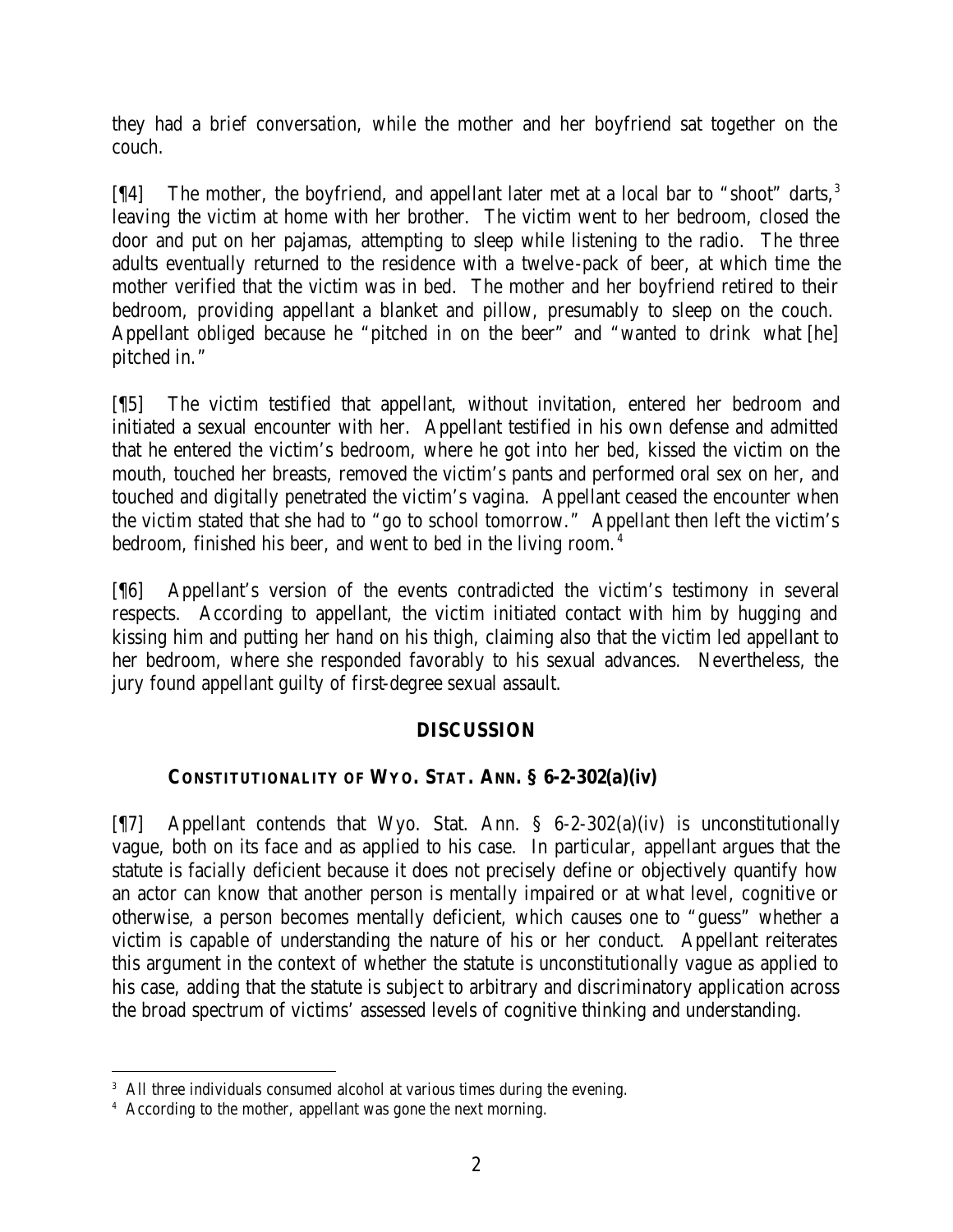### [¶8] Wyo. Stat. Ann. § 6-2-302 provides, in pertinent part:

(a) Any actor who inflicts sexual intrusion on a victim commits a sexual assault in the first degree if:

\* \* \*

(iv) The actor knows or reasonably should know that the victim through a mental illness, mental deficiency or developmental disability is incapable of appraising the nature of the victim's conduct.

Wyo. Stat. Ann. § 6-2-301 (Lexis 1999) defines "actor," "victim," and "sexual intrusion." "Incapable" commonly means "lacking capacity, ability, or qualification for the purpose or end in view \* \* \*." Merriam Webster's Collegiate Dictionary 586-87 (10<sup>th</sup> ed. 1999). In this context, "appraising" commonly means "to evaluate the worth, significance, or status of." *Id.* at 57.

[¶9] In challenging a statute for facial vagueness, appellant must demonstrate that the statute reaches a "substantial amount of constitutionally protected conduct, <sup>[5]</sup> or the statute specifies no standard of conduct at all." *Campbell v. State*, 999 P.2d 649, 657 (Wyo. 2000). The ultimate test is "whether a person of ordinary intelligence could read the statute and comprehend what conduct is prohibited" because laws must provide explicit standards for those who apply them. *Id.* "'A statute employs a standard, for purposes of vagueness, if "by [its] terms or as authoritatively construed [it applies] without question to certain activities, but whose application to other behavior is uncertain,"'" whereas a vague law impermissibly delegates basic policy matters to policemen, judges, and juries for resolution on an ad hoc and subjective basis, with the attendant dangers of arbitrary and discriminatory application. *Id.* (*quoting Luplow v. State*, 897 P.2d 463, 466 (Wyo. 1995) and *Griego v. State*, 761 P.2d 973, 976 (Wyo. 1988)).

[¶10] Every law is presumed constitutional, with all doubt resolved in its favor. *Campbell*, 999 P.2d at 657 (*quoting Luplow*, 897 P.2d at 466 and *Keser v. State*, 706 P.2d 263, 266 (Wyo. 1985)). "In considering statutory language, the plain, ordinary and usual meaning of the words used controls in the absence of clear statutory provisions to the contrary." *Campbell*, 999 P.2d at 657 (*citing Keser*, 706 P.2d at 266). While penal statutes are strictly construed, "they need not be given unnecessarily narrow meaning in disregard of the obvious legislative purpose and intent." *Campbell*, 999 P.2d at 657*.* Indeed, "'lack of precision is not itself offensive to the requirements of due process.'" *Sorenson v. State*, 604 P.2d 1031, 1033 (Wyo. 1979) (*quoting Roth v. United States*, 354 U.S. 476, 491, 77 S.Ct. 1304, 1312, 1 L.Ed.2d 1498 (1957)).

 <sup>5</sup> Appellant does not argue that the statute reaches any form of constitutionally protected conduct.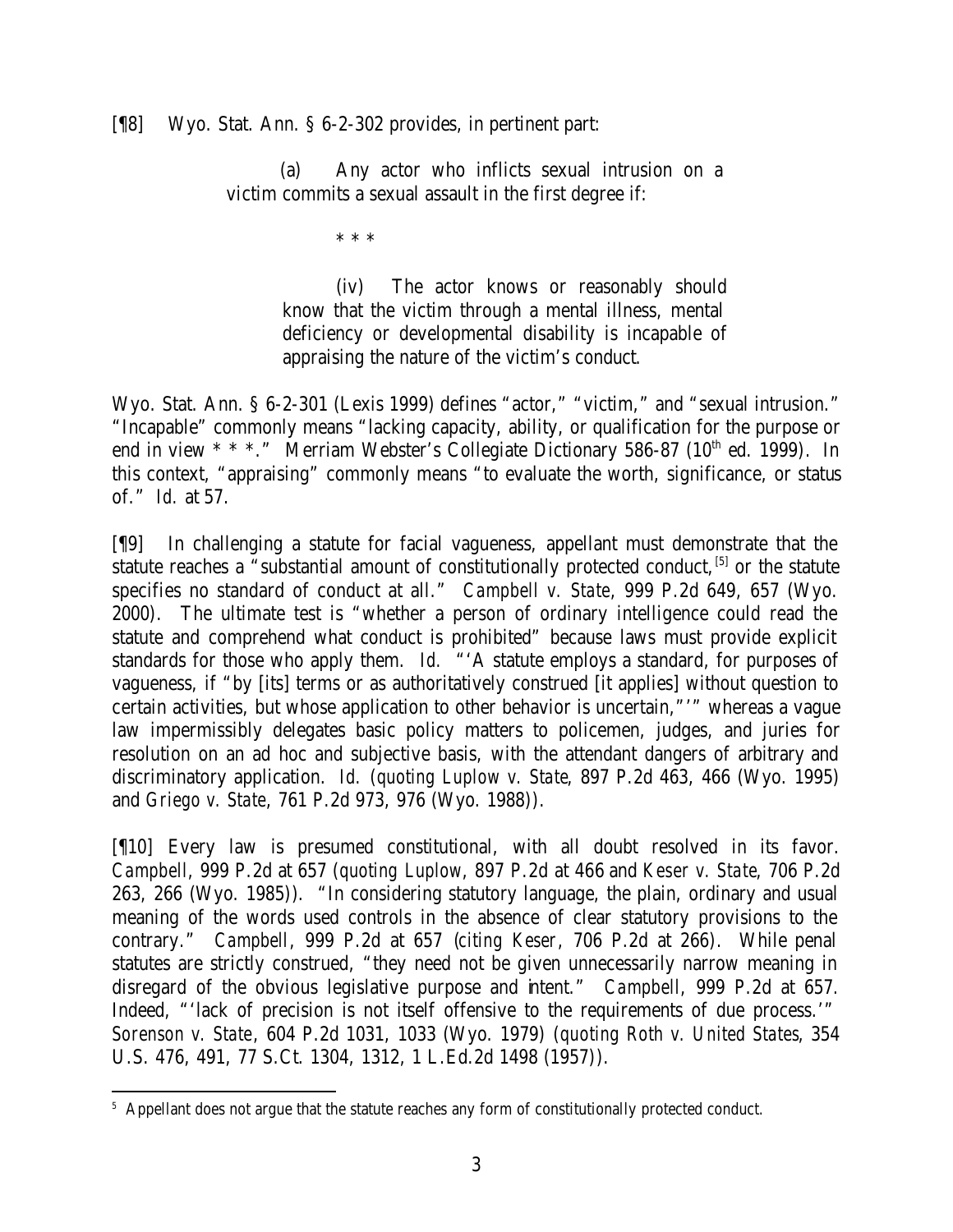[¶11] In *Righter v. State*, 752 P.2d 416, 420 (Wyo. 1988), we established that the language of Wyo. Stat. Ann.  $\S$  62-302(a)(iv) "should not be analyzed in a vacuum. Rather, it should be considered in light of the obvious legislative intent of protecting a class of persons who cannot fully comprehend what they are doing."<sup>6</sup> We explicitly addressed whether Wyo. Stat. Ann. § 6-2-302(a)(iv) was unconstitutionally vague, finding that

> [w]hat is clearly proscribed is the infliction of sexual intrusion \* \* \* on a victim who is mentally deficient. In essence, an ordinary intelligent person applying common sense to the statute would not have to guess at its meaning to understand that to avoid punishment under the statute, one must refrain from performing a sex act with a person who the actor knows, or should know, is mentally incapable of understanding the nature and possible consequences of sexual activity. No other meaning would be attributed by persons of ordinary sensibility than that which the statute clearly states. Section 6-2-  $302(a)(iv)$  is not unconstitutionally vague.

*Righter*, 752 P.2d at 420. In other words, considering the plain and ordinary meaning of the statutory language in the context of the statute's purpose, we found that the statute incorporates "an adequate standard of conduct so that a person of ordinary intelligence readily could read this statute and comprehend the conduct that is prohibited." *Brock v. State*, 981 P.2d 465, 470 (Wyo. 1999).

[ $[12]$  The statute certainly is not so deficient as to specify "no standard at all." "[A] person of ordinary intelligence can weigh his contemplated conduct against a prohibition of [inflicting sexual intrusion on a victim who the actor knows or reasonably should know is mentally incapable of understanding the nature and possible consequences of sexual activity] and know whether or not such contemplated conduct is proscribed by it." *Sorenson*, 604 P.2d at 1035. As another court has commented regarding similar statutory language:

<sup>6</sup> While we do not consider Wyo. Stat. Ann. § 6-2-302(a)(iv) to be nearly as broad as Wyo. Stat. Ann. § 14-3-105 (LexisNexis 2001), the two statutes serve similar purposes. We previously stated in analyzing the language contained in the 1977 version of Wyo. Stat. Ann. § 14-3-105 that "'[d]ue process does not require that this statute, with its beneficent purpose, spell out in exact words what constitutes the conduct made punishable'" and further that "'[a]lthough the language of the statute is broad and the prohibited behavior is very general, this seems *necessary* in the nature of its subject matter.'" *Sorenson*, 604 P.2d at 1035 (*quoting Millhollan v. State*, 221 Ga. 165, 143 S.E.2d 730, 733 (1965); *Anderson v. State*, 562 P.2d 351 (Alaska 1977); and *People v. Beaugez*, 232 Cal.App.2d 650, 43 Cal.Rptr. 28, 33 (1965)) (emphasis in original). *See also Campbell*, 999 P.2d at 657-58 (discussing the need for general statutory language in child protection statutes).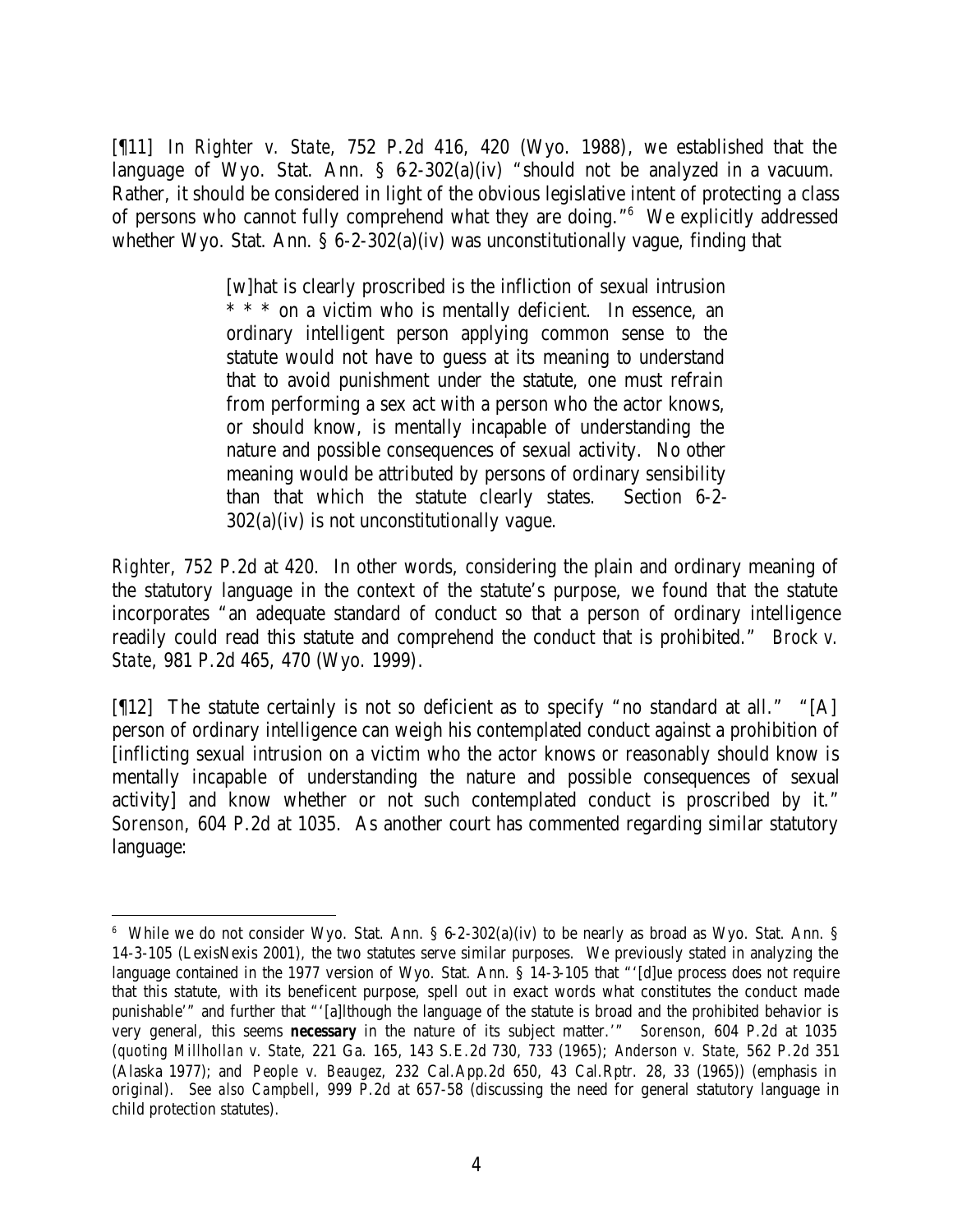"The language . . . sufficiently warns a person of common intelligence that engaging in sexual [intrusion] with one who is mentally handicapped to a degree that he or she cannot understand the nature and consequences of engaging in the act is prohibited. Under normal circumstances a mental incapacity to consent would be apparent in ordinary social intercourse. The fact that further questioning may be necessary in some cases to determine if one's partner fully understands the nature and consequences of sexual intercourse, does not render the statute unconstitutional."

*State v. Smith*, 215 Wis.2d 84, 572 N.W.2d 496, 500 (1997) (*quoting Keim v. State*, 13 Kan.App.2d 604, 777 P.2d 278, 280-81 (1989)). "'We believe that citizens who desire to obey the statute will have no difficulty in understanding it \* \* \*.'" *Sorenson*, 604 P.2d at 1035 (*quoting Colten v. Kentucky*, 407 U.S. 104, 110, 92 S.Ct. 1953, 1957, 32 L.Ed.2d 584 (1972)).

[¶13] Appellant also contends that the statute is vague as applied to his case. Accordingly, we must determine whether the statute provides sufficient notice to a person of ordinary intelligence that appellant's conduct was illegal, and whether the facts of the case demonstrate arbitrary and discriminatory enforcement.<sup>7</sup> "When evaluating a statute to determine whether it provides sufficient notice, we must again consider not only the statutory language but also any prior court decisions which have placed a limiting construction on the statute or have applied it to specific conduct." *Griego,* 761 P.2d at 976. If the statute has been previously applied to conduct substantially identical<sup>8</sup> to that of the appellant, he cannot complain notice was lacking. *Id.* We adequately considered the statutory language in the context of appellant's facial challenge.

[14] The record indicates that appellant recognized his actions were unlawful.<sup>9</sup> Notably, appellant at one point told a police officer that he could not "see himself doing anything to [the victim] because of her Down's syndrome" and on another occasion told the same officer that he previously lied about his version of what occurred because he "didn't want to get into trouble." Appellant also informed the officer that the victim's version of events was accurate and that he felt bad and had not been able to sleep. The following colloquy occurred between the State and appellant during appellant's testimony:

  $7$  There is no evidence in this case of arbitrary or discriminatory enforcement.

<sup>8</sup> In citing to this standard in *Griego*, we initially used the term "identical," but found that Griego's conduct was "substantially identical" to the appellant's conduct in *Sorenson*. *Griego*, 761 P.2d at 976.

<sup>9</sup> *See Campbell*, 999 P.2d at 658-59 (discussing a defendant's knowledge regarding whether her conduct was unlawful in the context of an "as applied" constitutional challenge) and *Sorenson*, 604 P.2d at 1035 (appellant's statement to twelve-year-old victim that "you won't tell anybody, will you?" reflects recognition that his actions constituted immodest, immoral, or indecent liberties as forbidden by the statute).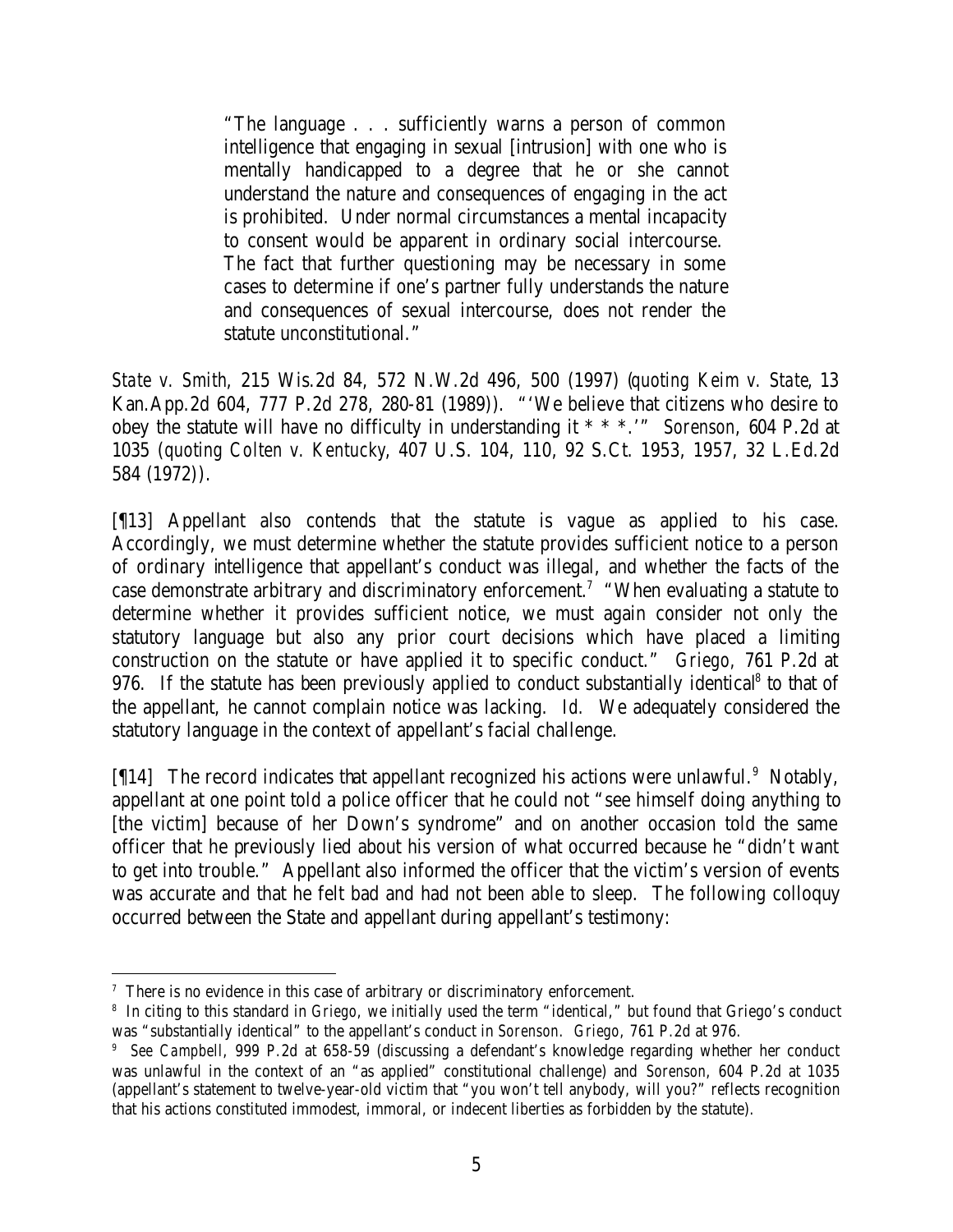- Q. Mr. Saiz, you know that whatever you did back on September  $30<sup>th</sup>$  was wrong; is that right?
- A. Yes.
- Q. And you know it's wrong because [the victim] has Down's syndrome?
- A. Now I know she has Down's syndrome, yes.
- Q. And that was why it was wrong?
- A. (Witness nodding head).
- Q. You have to answer audibly.
- A. Yes.

[¶15] In *Righter*, 752 P.2d at 417, the appellant, a stranger, inflicted sexual intrusion on two "mildly retarded" victims after inviting them to his home and providing them alcohol and at least one other substance. The victims had IQ's of 65 and 61 and functioned essentially as nine-year-olds. *Id.* at 421. One victim had previously engaged in sexual activity with a female, and the other victim had a "limited capability" to understand the nature of his conduct. *Id.* at 419, 421. After reviewing an array of evidence regarding the outward manifestation of the victims' mental deficiencies, the victims' mental capabilities, and whether the victims were indeed able to appraise the nature and consequences of their conduct, we concluded that the evidence was sufficient to sustain the appellant's conviction. *Id.* at 421.

[¶16] Considering the evidence referenced in the context of appellant's sufficiency of the evidence argument, we find that appellant's conduct was substantially similar to that of the appellant in *Righter*, and Wyo. Stat. Ann. § 6-2-302(a)(iv) is therefore not unconstitutionally vague as applied to appellant.

# **SUFFICIENCY OF THE EVIDENCE**

[¶17] Appellant next argues that the evidence produced at trial was insufficient to sustain his first-degree sexual assault conviction. According to appellant, the State failed to prove beyond a reasonable doubt that appellant knew or reasonably should have known that the victim, through a mental deficiency or developmental disability, was incapable of appraising the nature of her conduct because the victim's outward, objective manifestations (as opposed to "subjective" evidence regarding what appellant should have known about the victim's functioning level) reasonably led appellant to believe the victim was capable of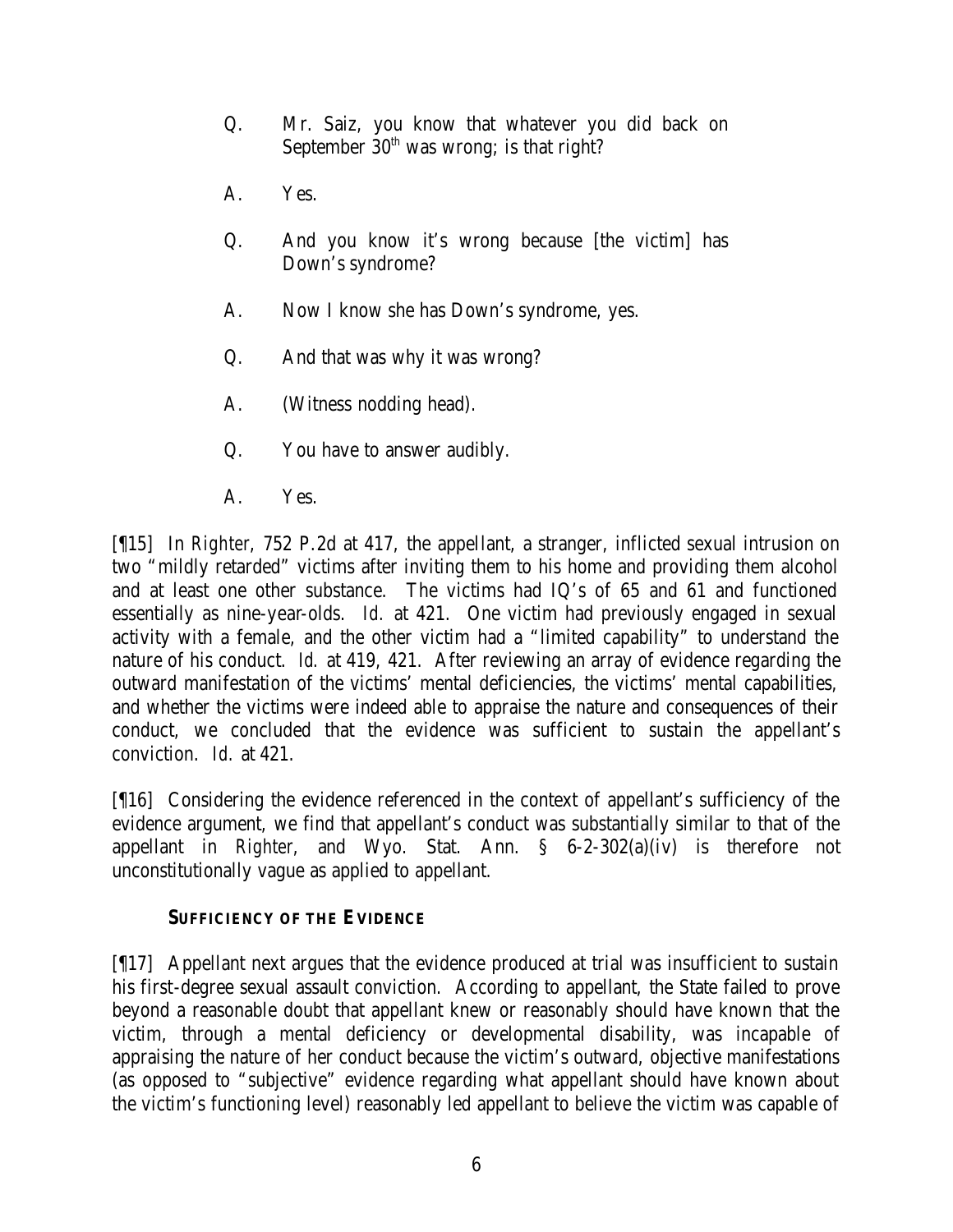consenting to sexual activity.<sup>10</sup> In advancing this argument, however, appellant relies primarily on his own version of what occurred on September 30, 1998, most of which contradicts the victim's testimony.

> When reviewing an appeal based on sufficiency of the evidence, we view the evidence, and any applicable inferences based on the evidence, in a light most favorable to the State. *Nixon v. State*, 994 P.2d 324, 329 (Wyo.1999); and *see Pool v. State*, 2001 WY 8, 17 P.3d 1285 (Wyo.2001). In conducting such a review, we do not substitute our judgment for that of the jury; rather, we determine whether a quorum of reasonable and rational individuals would, or even could, have found the essential elements of the crime were proven beyond a reasonable doubt. *Id.*

*McFarlane v. State*, 2001 WY 10, ¶ 4, 17 P.3d 31, 32 (Wyo. 2001).

[¶18] Viewing the record according to this standard, we find that the evidence and its accompanying inferences were sufficient for the jury to find beyond a reasonable doubt that appellant knew, or reasonably should have known, that the victim, through a mental deficiency or developmental disability, was incapable of appraising the nature of her conduct. In *Righter*, 752 P.2d at 421, we evaluated the sufficiency of the evidence as to whether the appellant in that case knew or reasonably should have known that his two "mildly retarded" victims had mental or developmental deficiencies, and whether as a result of those deficiencies, the victims were incapable of appraising the nature of their conduct. In doing so, we pointed to evidence regarding the victims' outward appearances of mental or developmental deficiencies, their ability to interact socially and understand the significance of sexual activity, their ability to make adult rationalizations or decisions about the activity itself and understand the ramifications of adult relationships that include sexual activity, the victims' IQ's and age equivalent functioning levels, and their resulting vulnerability to manipulation. *Id.* The record in the instant case contains evidence quite similar to the evidence we found to be sufficient in *Righter*.

[¶19] One clearly can infer that appellant knew of his victim's mental deficiency or developmental disability. While growing up in California, appellant attended special school classes where he interacted with others that had Down's syndrome. Appellant first met the victim prior to September  $30<sup>th</sup>$ , when he helped the victim's mother move into a new home. At that time, appellant and the victim engaged in a brief conversation, and when asked if he noticed that the victim had a developmental disability, appellant replied that "[s]he was different, yeah." On September 30, 1998, the victim and appellant again briefly conversed when they began watching television. The victim said "hi," told

 <sup>10</sup> Appellant does not challenge the sufficiency of the evidence as to any other element of the crime charged.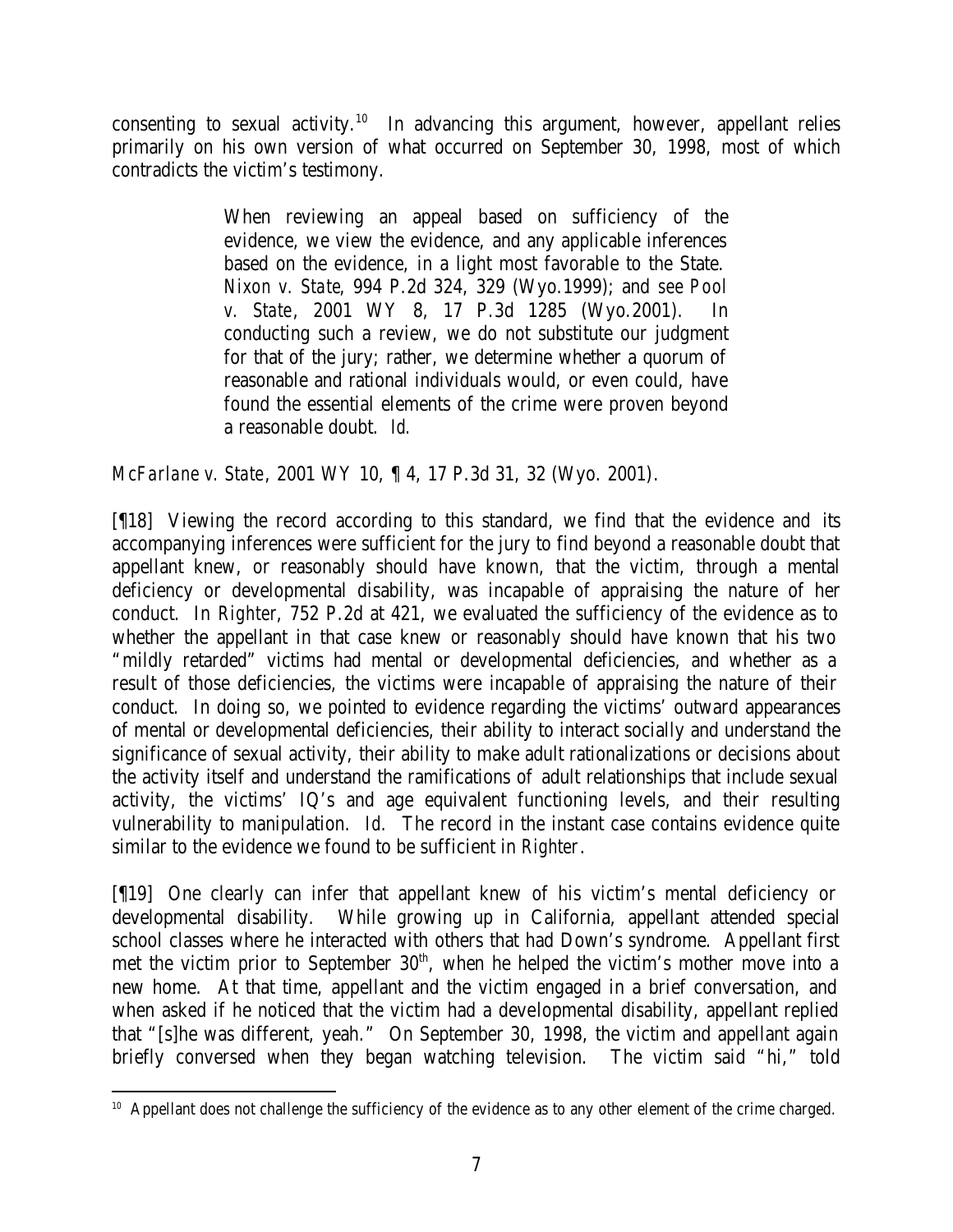appellant her age, and they discussed what was on television. Appellant also testified that when he and the victim engaged in sexual activity, he "knew" the victim "had something," but claimed not to know precisely what "Down's syndrome" was.

[¶20] In addition, Officer Glenda Frank of the Cheyenne Police Department spoke with appellant several times in 1998. Appellant first denied committing the instant offense, stating that the victim had "come onto him" and that "he was aware that she had Down's syndrome and that he felt sorry for her." According to Officer Frank, appellant later recalled that he could have done something to the victim but that he did not remember because he had been drinking, stating that he "couldn't see himself doing anything to her because of her Down's syndrome." Appellant ultimately told Officer Frank that he had initially lied about his version of what occurred, that the victim's version of events was accurate, and that he felt bad and had not been able to sleep.

[¶21] Knowledge is frequently proved by circumstantial evidence. According to the victim's pediatrician, individuals with Down's syndrome typically exhibit certain outward attributes such as a unique, slanted eye appearance, short stature, weakness in strength, and mental retardation (an average IQ range of  $45 - 55$ ). The record indicates that the victim was four feet, eight inches tall (the average height for individuals with Down's syndrome being four feet, six inches) and had worked with a speech therapist in the past. Appellant's counsel even noted, in referring to the victim as he questioned the victim's pediatrician, that "we saw her in the courtroom, she's of a diminutive size, she looks younger than she is." The victim appears to have answered counsel's questions in short, choppy and often incomplete sentences throughout her testimony. Perhaps most importantly, the jury observed the victim testify and was able to assess factors such as her physical appearance, stature, demeanor, and the manner and qualitative level of the victim's speech.

[¶22] Several witnesses also testified regarding the victim's IQ and age-equivalent functioning level. The victim's mother testified that the victim, whose favorite toys are empty shampoo bottles, functions as a seven or eight year old. According to the victim's special education teacher, the victim had an IQ of 52 with kindergarten to lower first grade math and reading comprehension levels. The victim's pediatrician testified that the victim was "moderately retarded," with an IQ of 50, and functioned at the eight-year-old or second grade level. A clinical psychologist also considered the victim to be "moderately retarded," with a full-scale IQ of 57, placing the victim in the first percentile for her age.<sup>11</sup> According to the clinical psychologist, the victim took a comprehensive subtest to measure her practical knowledge and knowledge regarding social conventions, scoring a 2 out of a 2 through 19 scoring range. This score placed the victim in the fourth percentile for her age.

 <sup>11</sup> In other words, in a random sample of 100 individuals of the same age, it is predicted that 99 of the 100 individuals would have higher IQ scores than the victim.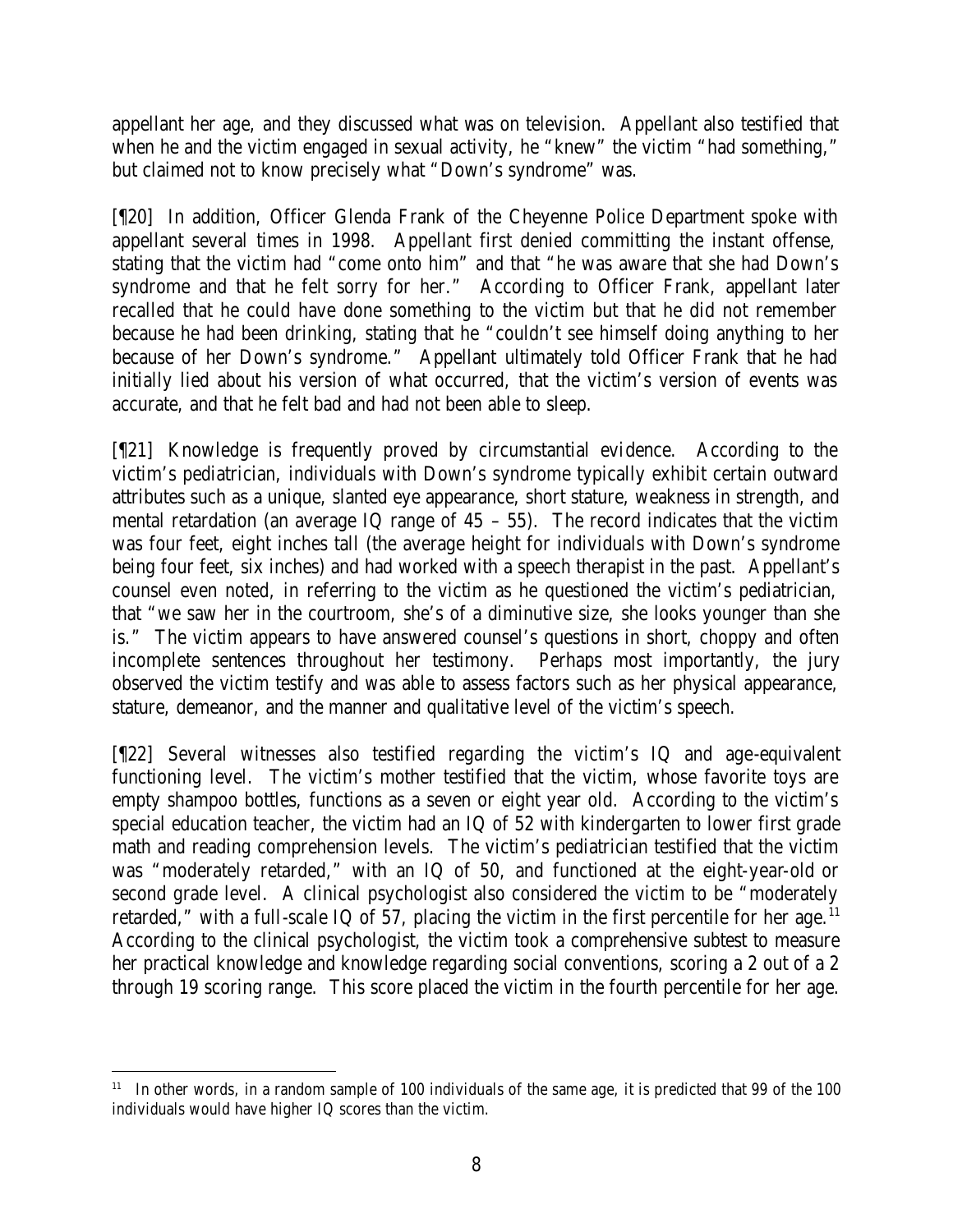[¶23] These same witnesses offered their opinions regarding the resulting significance of the victim's IQ and age-equivalent functioning level. The special education teacher testified that the victim would never be able to live independently and personally observed that others are able to "very easily" manipulate the victim, especially if the victim feels that compliance would translate into acceptance by the other person.

[¶24] According to the victim's pediatrician, Down's syndrome significantly impairs an individual's intellectual and emotional base, which reduces the ability to exercise judgment. Therefore, the victim's pediatrician indicated that supervision is necessary to assist in exercising judgment "and making the right decision so that they are safe and not vulnerable to exploitation \* \* \*." The victim's pediatrician further observed that the victim was very limited in her ability to exercise judgment, and agreed that there would be situations outside the medical office setting in which the victim would be unable to appraise the nature of her conduct. The clinical psychologist opined that the victim requires supervision commensurate with that of "quite a young child," and would have difficulty understanding social convention and interacting with peers.

[¶25] The witnesses' opinions are relevant to whether the victim was ultimately capable of appraising the nature and possible consequences of sexual activity. The victim's pediatrician testified that sexual activity involves not only an understanding of physical actions, but implicates an equally important psycho-emotional impact, as well as other consequences including pregnancy and sexually transmitted diseases. In *Righter*, 752 P.2d at 421, we pointed to similar IQ/functioning level evidence and considered other evidence regarding whether the victims in that case, despite understanding the difference between "having sexual intercourse with a woman as opposed to a man, and to some degree the social stigma often associated with homosexual relations," were capable of making adult rationalizations or decisions about the activity itself, understanding the ramifications of adult relationships that include sexual activity, and whether the victims were vulnerable to fear and manipulation.

[¶26] The significance of the victim's IQ and age-equivalent functioning level notwithstanding, when asked by appellant's counsel if she knew what sex was, the victim replied "no" and testified that she had not kissed another male or had a boyfriend before. The victim's mother testified that she had never discussed sex with the victim prior to September 30, 1998, was not sure the victim "comprehends exactly what sex is," and that if the victim has sexual urges, she does not believe the victim understands them.<sup>12</sup>

<sup>&</sup>lt;sup>12</sup> The victim's special education teacher testified that the victim participated in a sexual education class dealing with "good touch/bad touch, touch with a stranger, family touch, friend touch, that kinda thing." Based on this information, the teacher believed that the victim likely knew the physical actions involved in sexual activity and that sexual intercourse could possibly lead to pregnancy. However, this does not necessarily encompass all of the considerations relevant to whether the victim was capable of appraising the nature and consequences of sexual activity. In *Righter*, 752 P.2d at 421, we found the evidence to be sufficient despite one victim having previously engaged in sexual activity with a female (as opposed to a